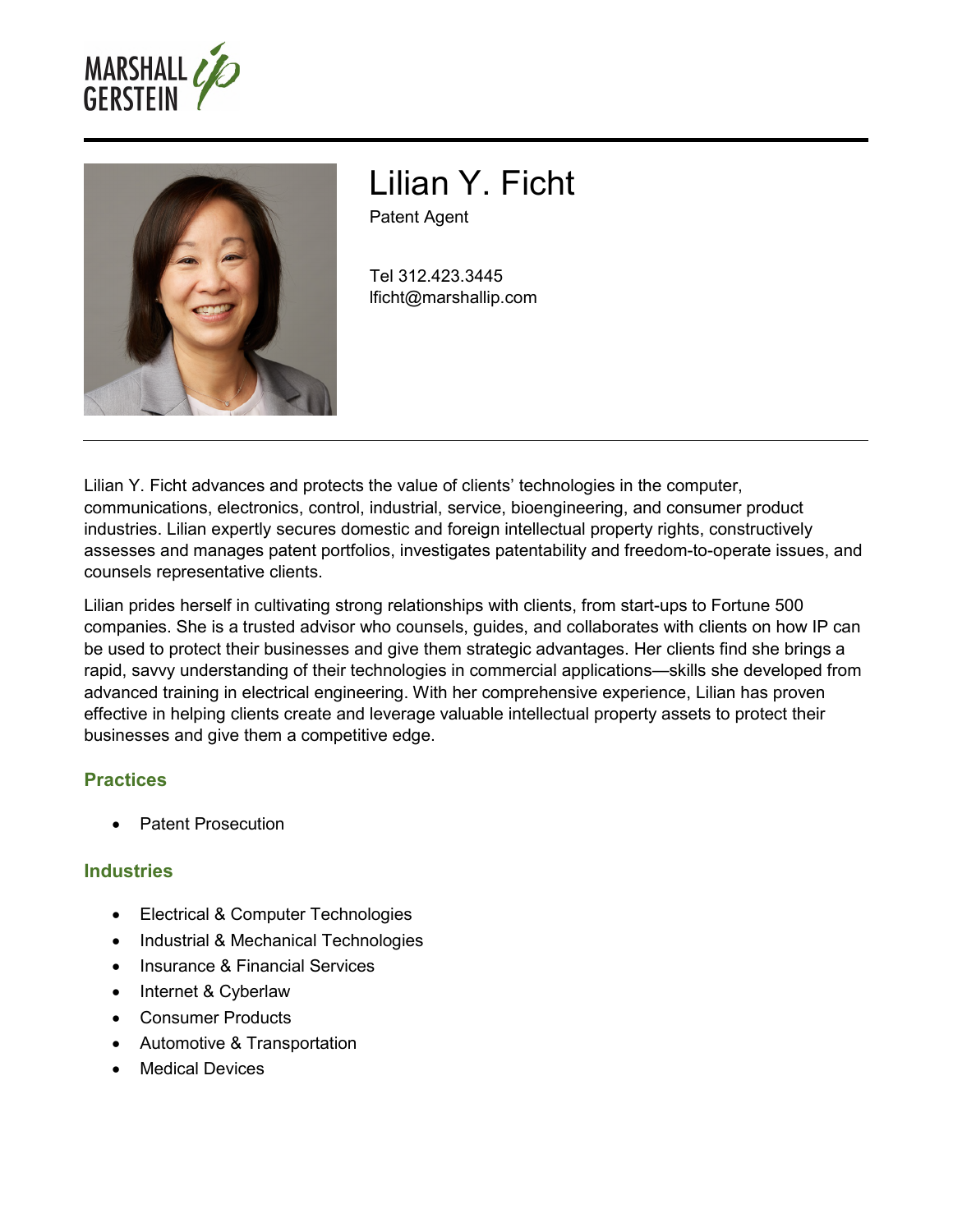

#### **Representative Experience**

Lilian has supported clients in a wide variety of electronics-related technologies, including:

- Data and telecommunication networks, including wired and wireless architectures, cybersecurity, performance, protocols, and algorithms
- Mobile devices and features, including user and vehicular devices
- Autonomous and connected vehicles
- Big data applications and analytics
- Cloud-based systems
- Computer software and architecture
- Internet applications and data management
- User experience technology
- Industrial process control systems and equipment
- Retail, e-commerce, and business-to-business systems and processes
- Healthcare information management systems
- Dental instruments
- Bioengineering

Lilian's expertise in intellectual property work within these fields include some of the following:

- Strategic portfolio analysis, development, and management, including:
	- o assessing clients' current IP portfolios, existing and new products, and business needs in light of their competitive landscape, both domestically and internationally
	- o capturing clients' competitive advantages by identifying and leveraging current IP assets as well as procuring additional IP assets
- Counseling clients during new product development, prosecution, and litigation on patentability and freedom-to-operate issues related to clients' new innovations as well as in view of competitors' products and announcements
- Preparation and prosecution of domestic and foreign patent applications

# **Background and Credentials**

While at AT&T Bell Laboratories, prior to joining the firm, Lilian gained valuable experience as a software engineer, architect and developer for multi-processor cellular and land-based telephony platforms, products, and features. She later served as a technical supervisor, responsible for managing software development and test groups for multi-processor cellular technologies.

Lilian earned her M.S. degree in electrical engineering with a concentration in systems from the University of Michigan. She graduated from the University of Illinois at Urbana-Champaign with a B.S. in electrical engineering, with honors, with a concentration in bioengineering.